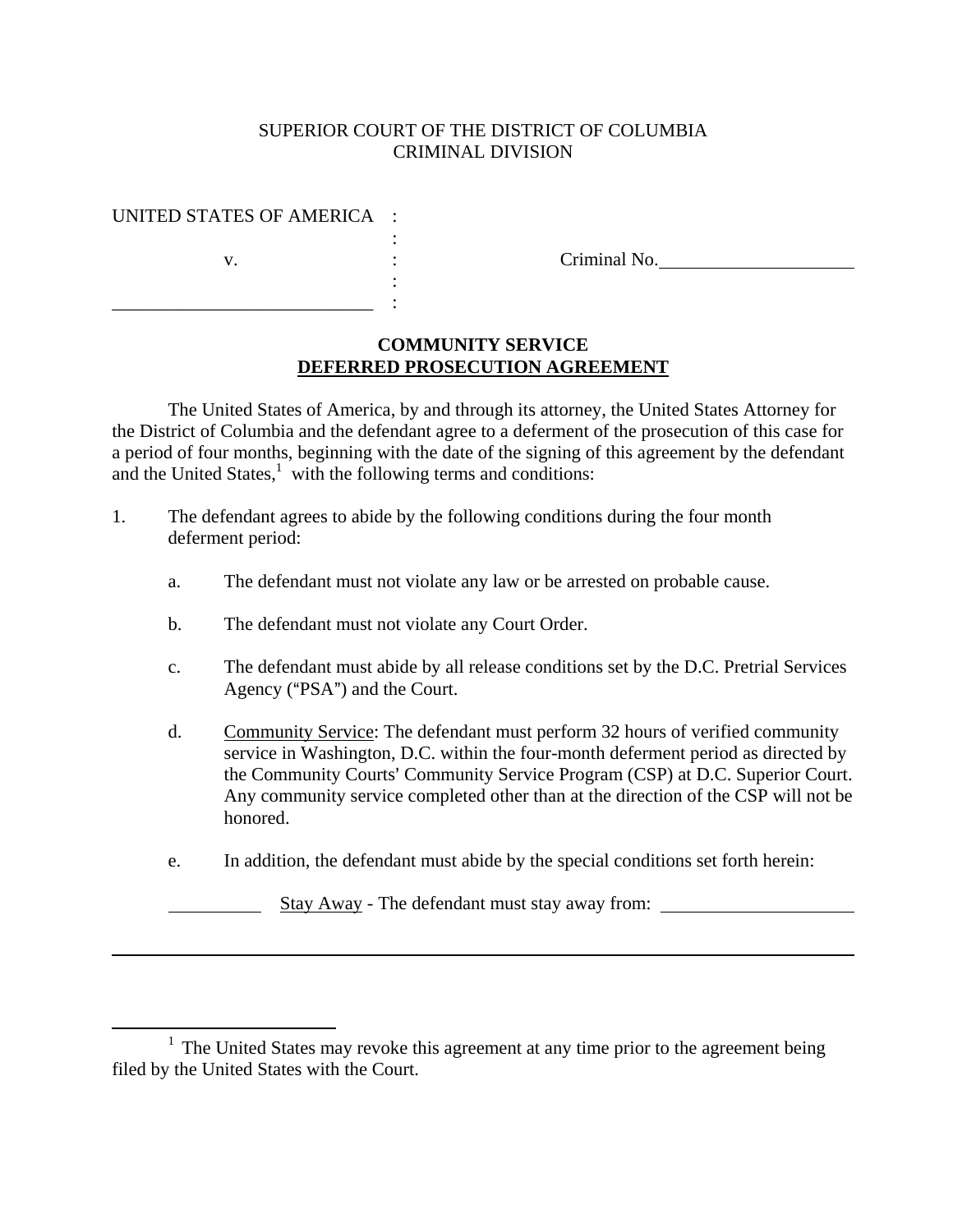|    | Curfew - The defendant must abide by a curfew of:                                                                                                                                                                                                                                                                                                                                                                                                                                                                                                                                                                                                             |
|----|---------------------------------------------------------------------------------------------------------------------------------------------------------------------------------------------------------------------------------------------------------------------------------------------------------------------------------------------------------------------------------------------------------------------------------------------------------------------------------------------------------------------------------------------------------------------------------------------------------------------------------------------------------------|
|    | <b>Restitution</b> - The defendant will pay restitution in the amount of \$                                                                                                                                                                                                                                                                                                                                                                                                                                                                                                                                                                                   |
| to |                                                                                                                                                                                                                                                                                                                                                                                                                                                                                                                                                                                                                                                               |
| 2. | Other Conditions:<br>At the conclusion of the four-month time period, if the defendant abides by the conditions<br>set forth in this agreement, the United States will dismiss the above-captioned case with<br>prejudice. If the United States determines that the defendant has violated any condition of<br>this agreement, the United States will not dismiss this case and the case will be set for trial<br>or other disposition.                                                                                                                                                                                                                       |
| 3. | The determination of whether the defendant has violated any of the conditions of this<br>agreement rests exclusively with the United States.                                                                                                                                                                                                                                                                                                                                                                                                                                                                                                                  |
| 4. | The defendant acknowledges that there is probable cause for the Court to conclude that the<br>defendant committed the charged offense(s) and that there is sufficient evidence for the<br>United States to proceed with this case.                                                                                                                                                                                                                                                                                                                                                                                                                            |
| 5. | The defendant is unaware of any physical or mental condition that would prevent his/her<br>full participation in the Program [performing community service] (or, if applicable, he/she<br>has fully disclosed to USAO any and all factors that would limit participation in the<br>Program) In consideration for admission into the Program, and upon being fully advised<br>by counsel, the defendant expressly waives any and all claims in law and/or equity for<br>personal injury and/or death that may arise against the United States and/or the Downtown<br>D.C. Business Improvement District or other community service site as a result of his/her |

Date:

Assistant United States Attorney

participation in the Program. This waiver shall be binding upon the defendant's heirs,

assigns, executors, administrators, and/or successors in interest.